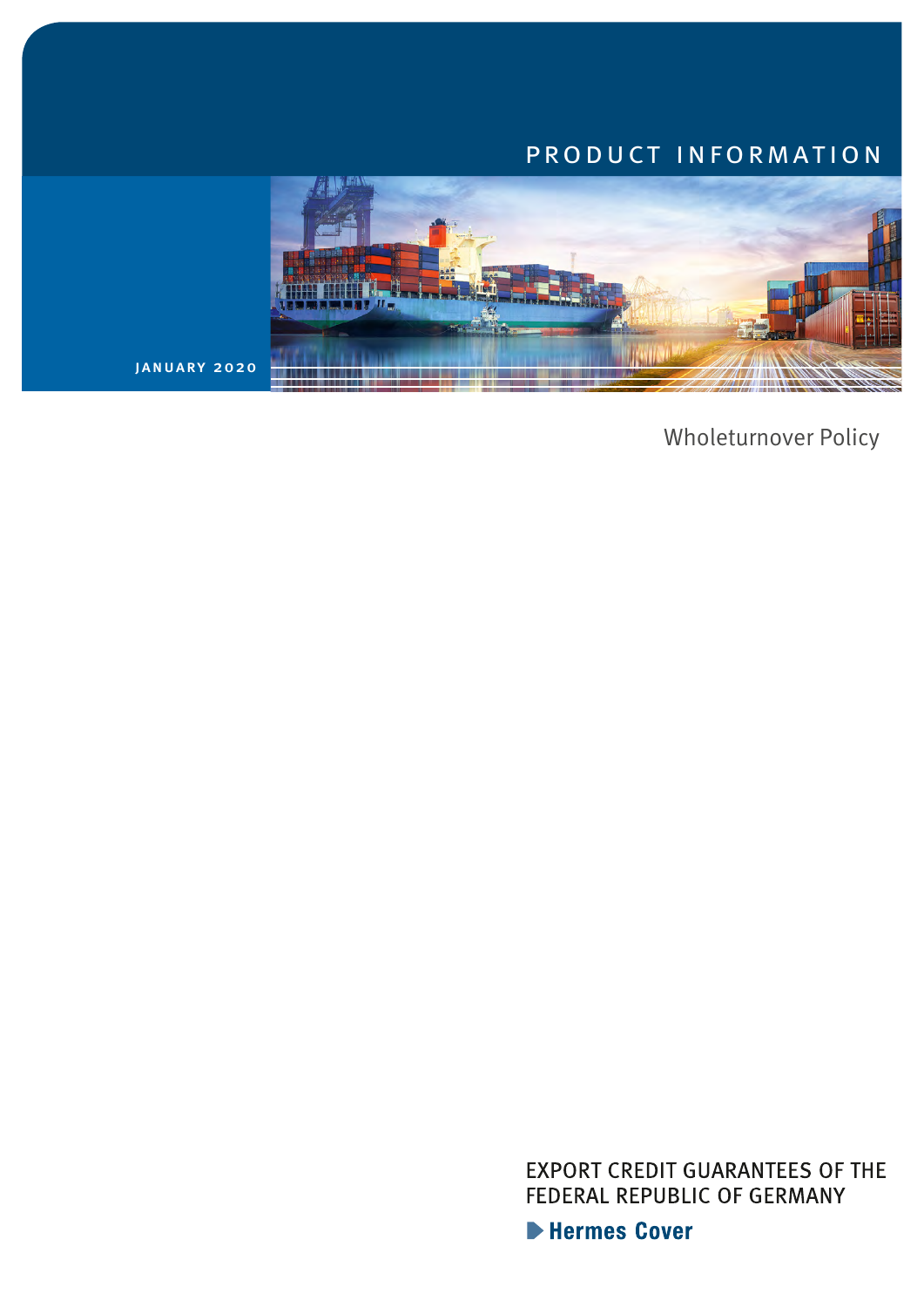# Wholeturnover Policy

*By taking out a Wholeturnover Policy, an exporter can protect foreign trade receivables due in respect of the supply of goods and services abroad to numerous customers in different countries with a maximum credit period of 12 months.*

# WHAT IS COVERED?

A Wholeturnover Policy offers protection against payment default, particularly if

- $\cdot$  the buver fails to make payment within 6 months after due date (protracted default)
- $\rightarrow$  the foreign buyer becomes insolvent
- $\rightarrow$  adverse measures are taken by foreign governments or warlike events arise
- @ local currency amounts are not converted or transferred
- $\rightarrow$  goods are confiscated due to political circumstances
- $\triangleright$  contract performance becomes impossible due to political circumstances

Cover may include also receivables due for the sale of goods of foreign origin.

Besides, receivables due to the German subsidiaries of the German exporter may also be included in the cover. Subject to certain conditions being met, this applies also to receivables due to the exporter's foreign subsidiaries.

#### not eligible for cover:

Engineering transactions involving the installation of plant and equipment and constructional works contracts are not suitable for wholeturnover cover, even if short payment terms triggered by consignments or predefined phases of construction or installation have been agreed.

Marketable risks are not eligible for cover either. Hence, the customer must be domiciled in a country outside the EU and the OECD with the exception of Chile, Israel, Mexico, South Korea and Turkey.

#### WHO CAN APPLY FOR A WHOLFTURNOVER POLICY?

Wholeturnover Policies are available to any German exporter with an annual export turnover of at least EUR 500,000 spread over different markets.

#### do all trade receivables from foreign buyers have to be included?

A Wholeturnover Policy can be largely tailored to the individual needs of the exporter. He decides which of the coverable countries are to be covered. The only condition is that a certain minimal mix of risks must be included. Once a country is included, all amounts due from private sector customers in the country which are eligible for cover must be presented for cover as soon as the amount due from one and the same customer exceeds the declaration limit of EUR 15,000. Turnover below this limit can be optionally included. Receivables secured by letter of credit, turnover with foreign affiliates (especially subsidiaries) and amounts due from public buyers can – for each policy period and country – also be optionally included in the Wholeturnover Policy.

### WHAT HORIZON OF RISK IS COVERED?

A Wholeturnover Policy runs for 1 year. Approximately 2 months before it is due to expire, the Federal Government makes an offer of renewal to the exporter. Cover for the individual amounts receivable begins as from the date of shipment or start of the service perfomance. The precondition for this is, however, that there is room for the receivables under the limit on the day of shipment or service performance or that the receivables are included in the cover at a later date. The Federal Government is liable for an insured account until it has been paid in full.

#### how much does a wholeturnover policy cost?

A percentage of the monthly turnover is charged as premium. The premium rate is calculated individually based on the risks covered under the respective policy and is valid for one policy period. The average premium rate for new policies with a medium risk level is 0.60%. The loss experience per policy is taken into account for the first time after two policy years and then annually by means of a system of discounts and surcharges (Bonus/Malus--System). For this the ratio of the premiums received to claims payments made by the Federal Government will be taken into account. In the case of a switch-over from a Wholeturnover Policy to a Wholeturnover Policy Light, the level of premium adjustment according to claims experience reached will be transferred to the new policy. Thus a policyholder who, for example, was granted a premium discount for no claims under a Wholeturnover Policy Light can immediately benefit from the same level of discount when he switches over to a Wholeturnover Policy.

No minimum premium or application or any other handling fees are charged. Only in respect of countries which are temporarily classified as not marketable a contract fee amounting to EUR 500 will be charged for each policy year. No insurance tax is payable.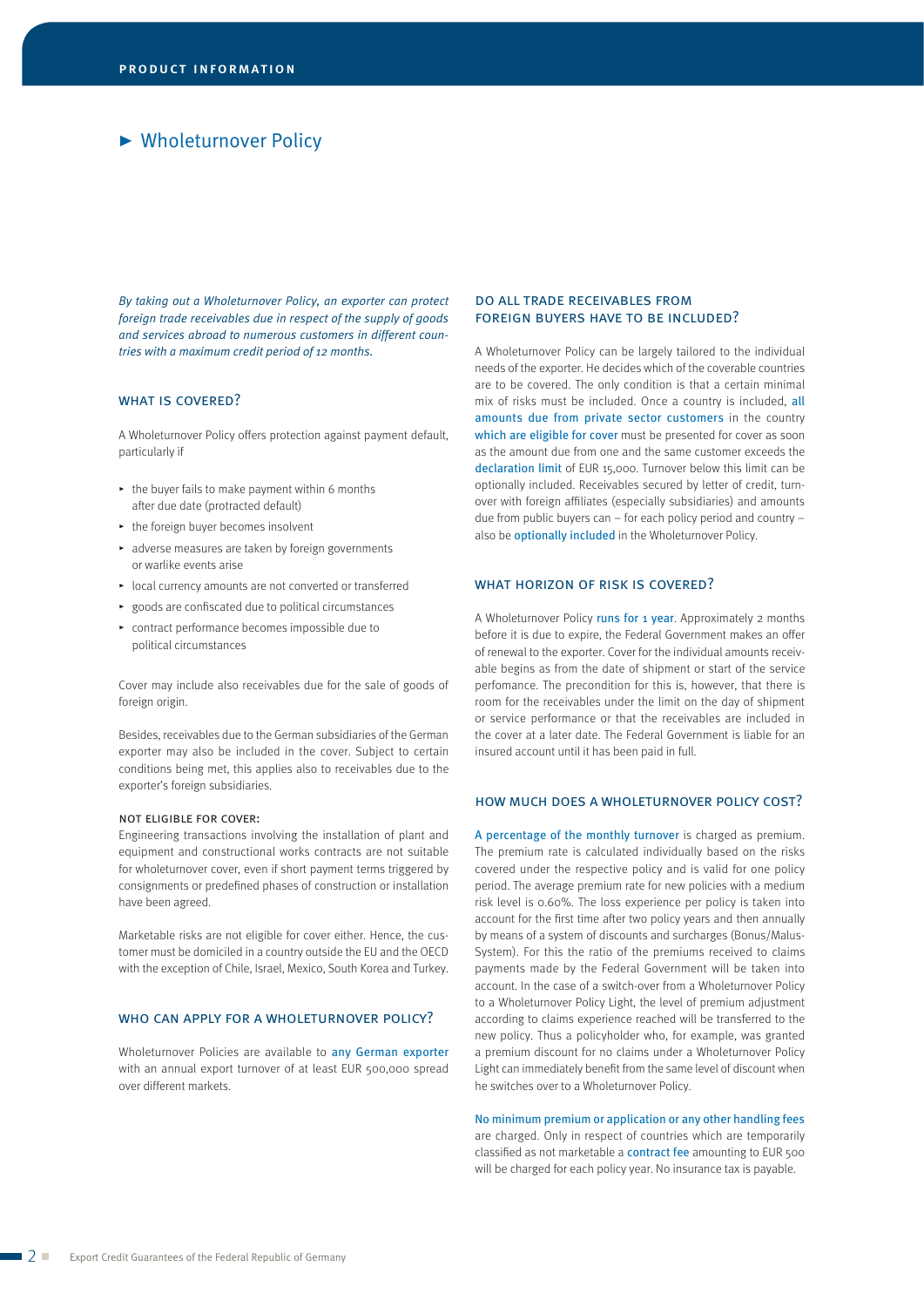## can a wholeturnover policy be used for refinancing purposes?

The benefit of the Wholeturnover Policy can be assigned – either alone or together with the export receivables – to banks or forfaiting houses for refinancing purposes.

### WHEN AND HOW IS A CLAIM PAID?

Before a claim can be filed, the legally valid and matured claim to payment of the amount owing must have become uncollectible due to the occurrence of a covered risk. When all necessary documents have been submitted to the Federal Government, the claim will be processed within 2 months. The claim will then be paid within one further month. The exporter retains an uninsured percentage of the loss for his own account. As a rule, this is 10% for both political risks and commercial risks. However, for a limited period of time until the end of 2022 and subject to certain conditions it can be reduced upon application to 5% against the payment of a premium surcharge.

#### how can you apply for cover?

Contact with the Federal Government is established via Euler Hermes Aktiengesellschaft. The Head Office in Hamburg as well as the regional branch offices all over Germany will be happy to give you details and answer any specific questions you may have. It goes without saying that you can find more detailed information also online at www.exportkreditgarantien.de/en.

The first step in concluding a Wholeturnover Policy is to submit a proposal in which the exporter gives details of the payment terms agreed and the turnover made in his previous dealings with his buyers. This forms the basis for a draft policy and quotation from Euler Hermes Aktiengesellschaft, which in turn serves as the basis for the application for a Wholeturnover Policy.

The Wholeturnover Policy is the legal basis of the contractual relationship with the Federal Government. It is valid in conjunction with the General Terms and Conditions for the Wholeturnover Policy, the confirmations of cover, the list of insured countries, as well as any special country-related provisions which may regulate the details of cover for specific countries.

At the request of the exporter, Euler Hermes Aktiengesellschaft assesses the creditworthiness of the foreign buyer. If the result is positive, a confirmation of cover is issued, which specifies the maximum cover amount (credit limit), the accepted payment terms and other important details of cover. The cover limit accepted by the Federal Government is a revolving one, i.e. after payment of insured receivables has been made, the amount of cover thus freed up is available for other deliveries.

# Main features of a Wholeturnover Policy at a glance:

| Eligible policyholders: | Any German exporter                                                                                                                                                                                                                                                                                                                                                                           |
|-------------------------|-----------------------------------------------------------------------------------------------------------------------------------------------------------------------------------------------------------------------------------------------------------------------------------------------------------------------------------------------------------------------------------------------|
| Policy period:          | 1 year                                                                                                                                                                                                                                                                                                                                                                                        |
| Eligible countries:     | Any country, except for EU<br>and OECD member states<br>(does not apply to Chile, Israel,<br>South Korea, Mexico and Turkey)                                                                                                                                                                                                                                                                  |
| Covered risks:          | Buyer's failure to make payment<br>within 6 month after due date<br>(protracted default), other<br>commercial risks (e.g. insolvency),<br>as well as political risks<br>(e.g. warlike events)                                                                                                                                                                                                 |
| Payment terms:          | 12 months max.                                                                                                                                                                                                                                                                                                                                                                                |
| Uninsured portion:      | Uniformly 10% for political and<br>commercial risks; however,<br>limited in time until the end of<br>2022 the uninsured portion can<br>be reduced to 5% on request<br>subiect to certain conditions:<br>for this a supplement on the<br>premium will be charged                                                                                                                               |
| Handling fees:          | Normally none, only in respect<br>of temporarily not marketable<br>countries a contract fee of EUR 500<br>will be charged for each policy year                                                                                                                                                                                                                                                |
| Premium:                | Individually calculated as a per-<br>centage of monthly turnover and<br>valid for the entire policy period;<br>loss experience is factored in<br>from third policy year on (system<br>of discounts and surcharges);<br>transfer of the discount/surcharge<br>level reached to the new policy<br>in the case of a switchover from<br>a Wholeturnover Policy Light<br>to a Wholeturnover Policy |
| Handling:               | Online via the Internet, option<br>of paying premium by SEPA direct<br>debit                                                                                                                                                                                                                                                                                                                  |

#### how is a wholeturnover policy handled?

The hallmark of the Wholeturnover Policy is easy, efficient and convenient handling for the exporter. All the transactions you need to manage your cover, such as making requests for credit limits or declaration of turnover, are done online. For this, each exporter signs an Online Service Agreement with Euler Hermes Aktiengesellschaft. You can also choose to pay your premium by SEPA direct debit.